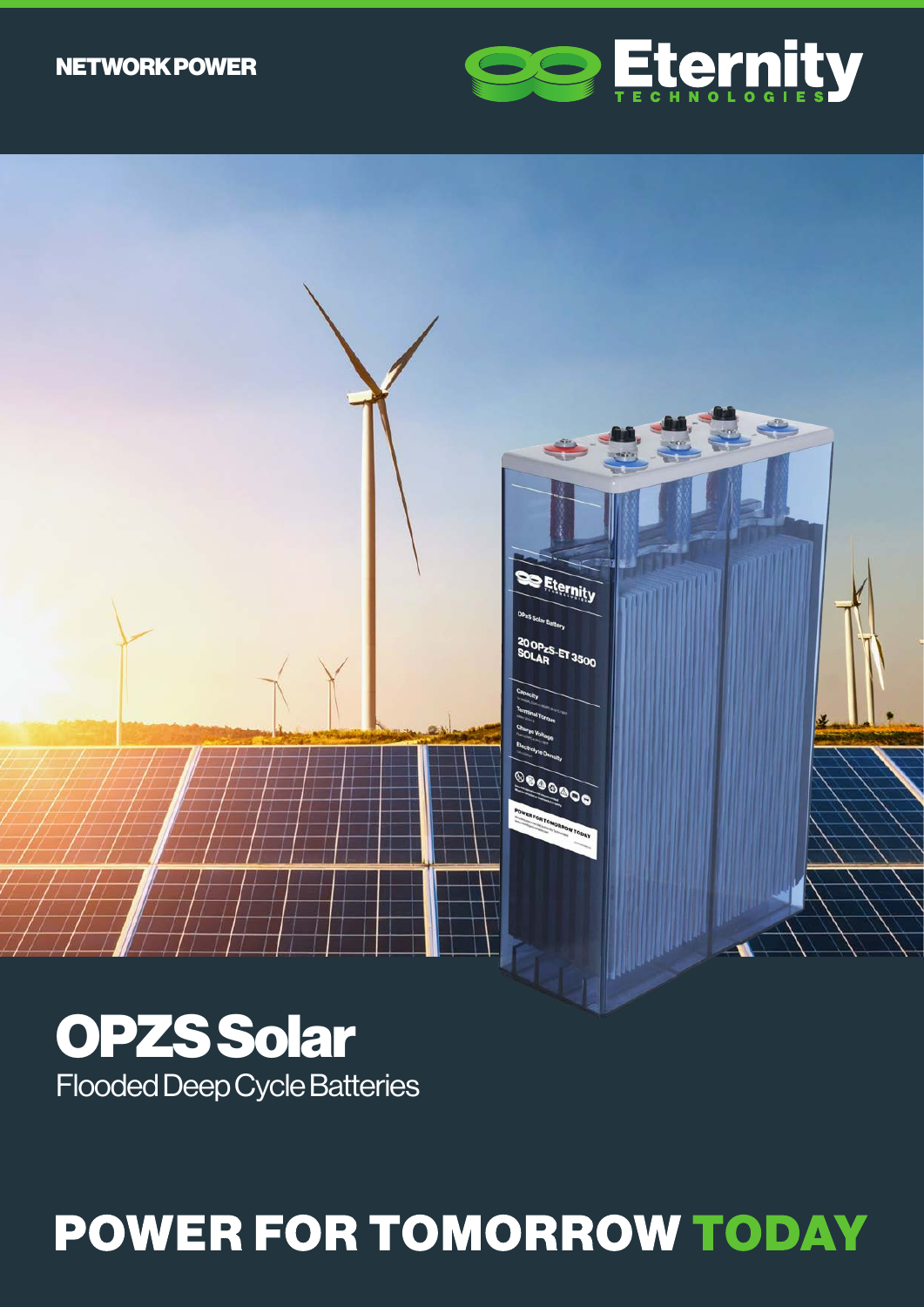## OPzS Solar Battery

## With an extensive product range available Eternity Technologies prides itself on world-class product design, production processes, technical development, cost structure and global location.

Eternity Technologies flooded lead-acid batteries for the solar power & renewable energy market. Optimised design results in a low maintenance, reliable energy storage solution for critical and unstable conditions.

## OPzS Solar Technology

#### Positive plate

High energy density tubular design with low antimony alloy for extended watering intervals

#### Negative plate

Industry leading negative plate design

#### **Separator**

High-porosity and corrosion-resistant ensures maximum capacity for the lifetime of the cell

#### **Container**

Manufactured from Styrene-Acrylonitrile resin (SAN) which is durable and heat resistant

## Features of OPzS Solar Batteries...

#### High energy density

Robust tubular positive electrode design, compliant with DIN 40736

Minimal maintenance due to low antimony alloy and large electrolyte volume

Operating temperature 15°C to +35°C

Low self discharge rate of approximately 3% per month at 20°C

EUROBAT design life: Long Life > 12 years

Fully recyclable with low  $\mathrm{CO}_2^{}$  footprint

3000+ cycles at 60% D.O.D @ IUI charging

High cyclic performance

**Compliant with: EC 60896-21/22/ IEC61427** 



#### **Terminal**

Maintains an airtight seal even when the plates expand and grow throughout the lifetime of the cell

#### Gauntlet

Non-woven, high-capacity polyester gauntlet

## **Electrolyte**

Acid density of 1.24kg/l ensures low self-discharge rates and long design life of the cell

## Lid

Manufactured from Acrylonitrile-Butadiene-Styrene (ABS) which is durable and heat resistant

## Applications...

- Solar / Wind Power Systems
- Traffic Systems
- Hydro Power Generation
- Off grid Solutions
- **Telecommunications**
- Power Distribution Companies

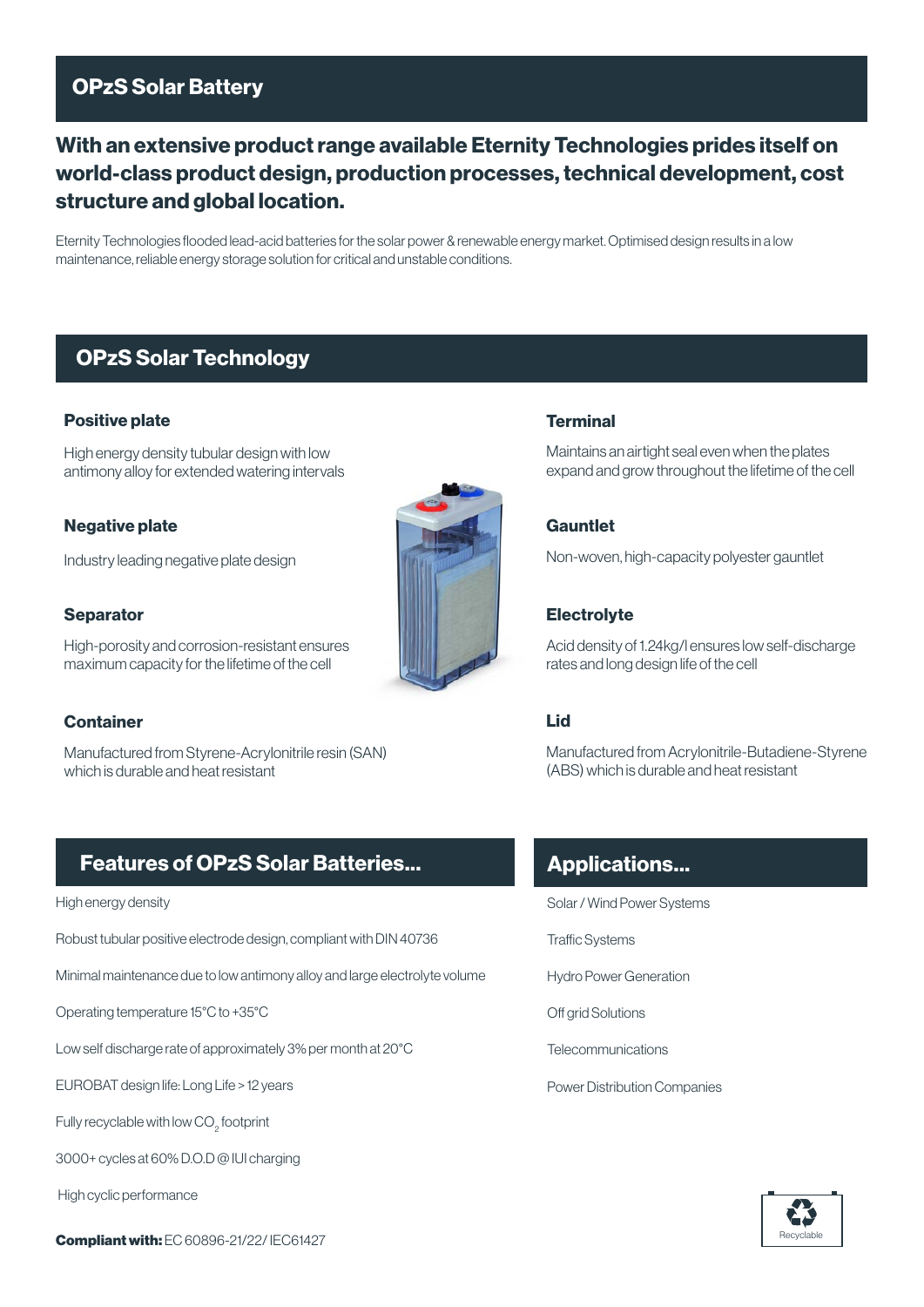| <b>Cell Specification</b> |                      |                |                      |                                   |                                      |                       |                                 |                                         |                                        |  |
|---------------------------|----------------------|----------------|----------------------|-----------------------------------|--------------------------------------|-----------------------|---------------------------------|-----------------------------------------|----------------------------------------|--|
| <b>Cell Type</b>          | <b>Plate</b><br>(Ah) | Length<br>(mm) | <b>Width</b><br>(mm) | <b>Height</b><br>over lid<br>(mm) | <b>Height</b><br>over pillar<br>(mm) | Dry<br>weight<br>(kg) | <b>Filled</b><br>weight<br>(kg) | <b>Internal</b><br>resistance<br>(mOhm) | <b>Short circuit</b><br>current<br>(A) |  |
| 2 OPzS-ET160SOLAR         | 50                   | 103            | 206                  | 355                               | 368                                  | 8.3                   | 13.3                            | 0.95                                    | 1075                                   |  |
| 3 OPzS-ET 235SOLAR        | 50                   | 103            | 206                  | 355                               | 368                                  | 10.5                  | 15.3                            | 0.94                                    | 1613                                   |  |
| 4 OPzS-ET315SOLAR         | 50                   | 103            | 206                  | 355                               | 368                                  | 12.9                  | 17.7                            | 0.89                                    | 2150                                   |  |
| 5 OPzS-ET 395SOLAR        | 50                   | 124            | 206                  | 355                               | 368                                  | 15.5                  | 21.3                            | 0.74                                    | 2650                                   |  |
| 6 OPzS-ET 475SOLAR        | 50                   | 145            | 206                  | 355                               | 368                                  | 18.3                  | 25.2                            | 0.63                                    | 3200                                   |  |
| 5 OPzS-ET 520SOLAR        | 70                   | 124            | 206                  | 471                               | 484                                  | 20.0                  | 27.4                            | 0.67                                    | 2850                                   |  |
| 6 OPzS-ET 625SOLAR        | 70                   | 145            | 206                  | 471                               | 484                                  | 23.4                  | 33.3                            | 0.57                                    | 3450                                   |  |
| 7 OPzS-ET 725SOLAR        | 70                   | 166            | 206                  | 471                               | 484                                  | 26.7                  | 36.9                            | 0.5                                     | 4050                                   |  |
| 6 OPzS-ET 915SOLAR        | 100                  | 145            | 206                  | 647                               | 660                                  | 32.1                  | 41.1                            | 0.47                                    | 4300                                   |  |
| 7 OPzS-ET1070SOLAR        | 100                  | 145            | 206                  | 647                               | 660                                  | 43.0                  | 57.0                            | 0.35                                    | 5000                                   |  |
| 8 OPzS-ET1220SOLAR        | 100                  | 210            | 191                  | 647                               | 660                                  | 45.0                  | 60.4                            | 0.33                                    | 5700                                   |  |
| 9 OPzS-ET1375SOLAR        | 100                  | 210            | 233                  | 647                               | 660                                  | 52.5                  | 71.5                            | 0.27                                    | 6400                                   |  |
| 10 OPzS-ET1525SOLAR       | 100                  | 210            | 233                  | 647                               | 660                                  | 54.5                  | 73.6                            | 0.27                                    | 7100                                   |  |
| 11 OPzS-ET 1680 SOLAR     | 100                  | 210            | 275                  | 647                               | 660                                  | 59.5                  | 83.5                            | 0.23                                    | 7850                                   |  |
| 12 OPzS-ET1830SOLAR       | 100                  | 210            | 275                  | 647                               | 660                                  | 63.8                  | 86.7                            | 0.23                                    | 8550                                   |  |
| 11 OPzS-ET 1925SOLAR      | 125                  | 210            | 275                  | 797                               | 810                                  | 71.5                  | 101.5                           | 0.23                                    | 7746                                   |  |
| 12 OPzS-ET 2100SOLAR      | 125                  | 210            | 275                  | 797                               | 810                                  | 77.1                  | 105.6                           | 0.23                                    | 8450                                   |  |
| 13 OPzS-ET 2250SOLAR      | 125                  | 210            | 275                  | 797                               | 810                                  | 82.0                  | 110.9                           | 0.22                                    | 9872                                   |  |
| 14 OPzS-ET 2450SOLAR      | 125                  | 214            | 399                  | 772                               | 785                                  | 93.5                  | 133.5                           | 0.17                                    | 10650                                  |  |
| 15 OPzS-ET 2600SOLAR      | 125                  | 214            | 399                  | 772                               | 785                                  | 97.5                  | 142.5                           | 0.17                                    | 11391                                  |  |
| 16 OPzS-ET 2800SOLAR      | 125                  | 214            | 399                  | 772                               | 785                                  | 103.8                 | 146.2                           | 0.17                                    | 12150                                  |  |
| 17 OPzS-ET 3000SOLAR      | 125                  | 214            | 399                  | 772                               | 785                                  | 110.9                 | 150.7                           | 0.15                                    | 12920                                  |  |
| 18 OPzS-ET 3150SOLAR      | 125                  | 214            | 399                  | 772                               | 785                                  | 115.6                 | 155.1                           | 0.15                                    | 13700                                  |  |
| 19 OPzS-ET 3300SOLAR      | 125                  | 212            | 487                  | 772                               | 785                                  | 122.0                 | 172.0                           | 0.13                                    | 14440                                  |  |
| 20 OPzS-ET 3500SOLAR      | 125                  | 212            | 487                  | 772                               | 785                                  | 127.5                 | 178.8                           | 0.13                                    | 15200                                  |  |
| 21 OPzS-ET 3675SOLAR      | 125                  | 212            | 575                  | 772                               | 785                                  | 132.1                 | 191.7                           | 0.11                                    | 15989                                  |  |
| 22 OPzS-ET 3850SOLAR      | 125                  | 212            | 575                  | 772                               | 785                                  | 138.4                 | 200.8                           | 0.11                                    | 16750                                  |  |
| 23 OPzS-ET 4025SOLAR      | 125                  | 212            | 575                  | 772                               | 785                                  | 141.0                 | 200.4                           | 0.11                                    | 17538                                  |  |
| 24 OPzS-ET 4200SOLAR      | 125                  | 212            | 575                  | 772                               | 785                                  | 147.1                 | 209.1                           | 0.11                                    | 18300                                  |  |
| 25 OPzS-ET 4375SOLAR      | 125                  | 212            | 575                  | 772                               | 785                                  | 153.4                 | 213.5                           | 0.11                                    | 19038                                  |  |

## H1: Height over lid H2: Height over pillar M10 threaded terminal Torque:  $23Nm$   $H1 H2$

Not to scale

26 OPzS-ET 4550SOLAR



772

14 OPzS-ET2450SOLAR to 19 OPzS-ET3300SOLAR to 18 OPzS-ET3150SOLAR

159.5

785

222

W

0.11

19800

26 OPzS-ET4550SOLAR



2 OPzS-ET160SOLAR to 7 OPzS-ET1070SOLAR

8 OPzS-ET1220SOLAR to 13 OPzS-ET2250SOLAR

212

125

575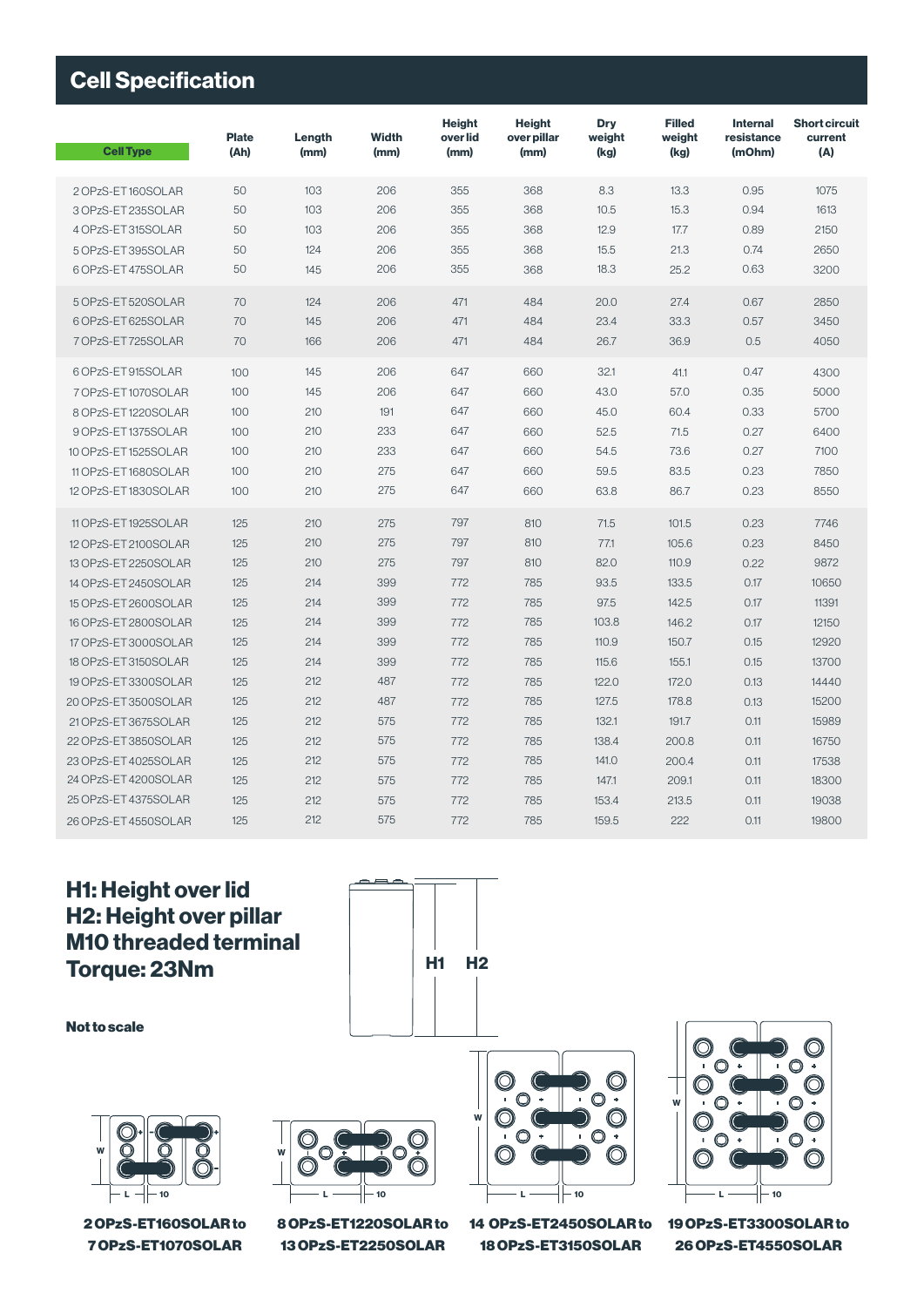## Capacities C10 - C240

| <b>Cell Type</b><br><b>Ue (100%) / VPC</b><br><b>Ref Temp</b> | <b>C10</b><br>1.80<br>$25^{\circ}$ C | C <sub>12</sub><br>1.80<br>25°C | <b>C20</b><br>1.80<br>$25^{\circ}$ C | C <sub>24</sub><br>1.80<br>$25^{\circ}$ C | C48<br>1.80<br>$25^{\circ}$ C | <b>C72</b><br>1.80<br>$25^{\circ}$ C | <b>C100</b><br>1.85<br>$25^{\circ}$ C | C120<br>1.85<br>$25^{\circ}$ C | C240<br>1.85<br>$25^{\circ}$ C |
|---------------------------------------------------------------|--------------------------------------|---------------------------------|--------------------------------------|-------------------------------------------|-------------------------------|--------------------------------------|---------------------------------------|--------------------------------|--------------------------------|
| 2 OPzS-ET160SOLAR                                             | 116                                  | 117                             | 128                                  | 134                                       | 144                           | 152                                  | 158                                   | 163                            | 169                            |
| 3 OPzS-ET 235SOLAR                                            | 174                                  | 176                             | 192                                  | 201                                       | 216                           | 229                                  | 237                                   | 244                            | 254                            |
| 4 OPzS-ET 315SOLAR                                            | 232                                  | 235                             | 255                                  | 268                                       | 288                           | 305                                  | 316                                   | 325                            | 339                            |
| 5 OPzS-ET 395SOLAR                                            | 288                                  | 293                             | 317                                  | 335                                       | 359                           | 381                                  | 394                                   | 407                            | 423                            |
| 6 OPzS-ET 475SOLAR                                            | 345                                  | 351                             | 379                                  | 402                                       | 431                           | 457                                  | 474                                   | 488                            | 508                            |
| 5 OPzS-ET 520SOLAR                                            | 412                                  | 419                             | 453                                  | 464                                       | 465                           | 499                                  | 519                                   | 536                            | 557                            |
| 6 OPzS-ET 625SOLAR                                            | 494                                  | 503                             | 544                                  | 557                                       | 559                           | 597                                  | 623                                   | 644                            | 668                            |
| 7 OPzS-ET 725SOLAR                                            | 577                                  | 586                             | 637                                  | 650                                       | 658                           | 697                                  | 727                                   | 747                            | 780                            |
| 6 OPzS-ET 915SOLAR                                            | 711                                  | 721                             | 783                                  | 804                                       | 877                           | 937                                  | 915                                   | 942                            | 981                            |
| 7 OPzS-ET1070SOLAR                                            | 829                                  | 843                             | 913                                  | 940                                       | 1025                          | 1096                                 | 1069                                  | 1102                           | 1146                           |
| 8 OPzS-ET1220SOLAR                                            | 948                                  | 961                             | 1044                                 | 1072                                      | 1168                          | 1249                                 | 1218                                  | 1257                           | 1307                           |
| 9 OPzS-ET1375SOLAR                                            | 1066                                 | 1080                            | 1174                                 | 1206                                      | 1314                          | 1406                                 | 1371                                  | 1416                           | 1470                           |
| 10 OPzS-ET1525SOLAR                                           | 1185                                 | 1201                            | 1304                                 | 1340                                      | 1461                          | 1563                                 | 1523                                  | 1571                           | 1634                           |
| 11 OPzS-ET 1680 SOLAR                                         | 1303                                 | 1320                            | 1435                                 | 1474                                      | 1607                          | 1718                                 | 1676                                  | 1730                           | 1796                           |
| 12 OPzS-ET1830SOLAR                                           | 1421                                 | 1441                            | 1566                                 | 1608                                      | 1753                          | 1875                                 | 1828                                  | 1885                           | 1960                           |
| 11 OPzS-ET 1925SOLAR                                          | 1558                                 | 1575                            | 1709                                 | 1754                                      | 1821                          | 1917                                 | 1923                                  | 1983                           | 2062                           |
| 12 OPzS-ET 2100SOLAR                                          | 1700                                 | 1718                            | 1864                                 | 1914                                      | 1987                          | 2091                                 | 2098                                  | 2163                           | 2250                           |
| 13 OPzS-ET2250SOLAR                                           | 1841                                 | 1861                            | 2014                                 | 2074                                      | 2144                          | 2266                                 | 2273                                  | 2343                           | 2437                           |
| 14 OPzS-ET2450SOLAR                                           | 1983                                 | 2004                            | 2168                                 | 2233                                      | 2309                          | 2440                                 | 2448                                  | 2524                           | 2624                           |
| 15 OPzS-ET2600SOLAR                                           | 2124                                 | 2148                            | 2323                                 | 2393                                      | 2474                          | 2614                                 | 2623                                  | 2704                           | 2812                           |
| 16 OPzS-ET 2800SOLAR                                          | 2266                                 | 2291                            | 2478                                 | 2552                                      | 2639                          | 2788                                 | 2797                                  | 2884                           | 2999                           |
| 17 OPzS-ET 3000SOLAR                                          | 2408                                 | 2434                            | 2632                                 | 2711                                      | 2810                          | 2962                                 | 2973                                  | 3064                           | 3187                           |
| 18 OPzS-ET 3150SOLAR                                          | 2549                                 | 2577                            | 2787                                 | 2871                                      | 2976                          | 3136                                 | 3148                                  | 3245                           | 3374                           |
| 19 OPzS-ET3300SOLAR                                           | 2691                                 | 2720                            | 2941                                 | 3030                                      | 3141                          | 3310                                 | 3322                                  | 3425                           | 3562                           |
| 20 OPzS-ET 3500SOLAR                                          | 2833                                 | 2863                            | 3096                                 | 3190                                      | 3306                          | 3484                                 | 3497                                  | 3605                           | 3749                           |
| 21 OPzS-ET 3675SOLAR                                          | 2974                                 | 3008                            | 3252                                 | 3350                                      | 3478                          | 3660                                 | 3672                                  | 3786                           | 3937                           |
| 22 OPzS-ET 3850SOLAR                                          | 3116                                 | 3151                            | 3407                                 | 3509                                      | 3644                          | 3834                                 | 3847                                  | 3966                           | 4124                           |
| 23 OPzS-ET 4025SOLAR                                          | 3257                                 | 3294                            | 3579                                 | 3668                                      | 3821                          | 4008                                 | 4021                                  | 4025                           | 4186                           |
| 24 OPzS-ET 4200SOLAR                                          | 3399                                 | 3437                            | 3735                                 | 3827                                      | 3987                          | 4182                                 | 4196                                  | 4326                           | 4499                           |
| 25 OPzS-ET 4375SOLAR                                          | 3540                                 | 3580                            | 3890                                 | 3988                                      | 4154                          | 4356                                 | 4104                                  | 4507                           | 4687                           |
| 26 OPzS-ET 4550SOLAR                                          | 3682                                 | 3723                            | 4046                                 | 4147                                      | 4320                          | 4530                                 | 4268                                  | 4687                           | 4874                           |